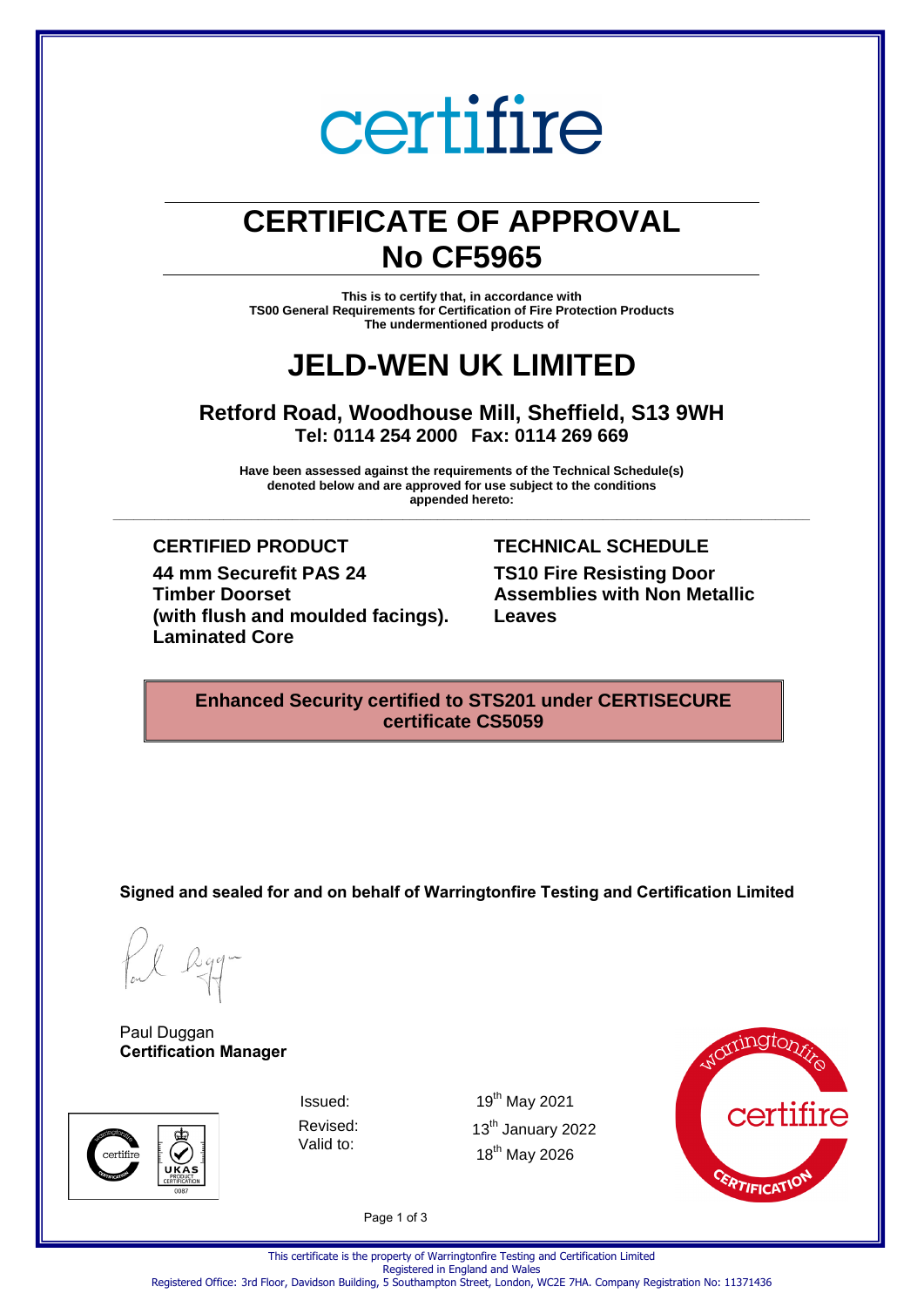# certifire

# **CERTIFICATE No CF5965 JELD-WEN UK LIMITED**

# **JELD-WEN UK LIMITED - 44 mm Securefit PAS 24 Timber Doorset**

This approval relates to the use of the above doorsets in providing fire resistance of 30 minutes insulation and 30 minutes integrity as defined in BS 476: Part 22: 1987. Subject to the undermentioned conditions, the doorsets would be expected to meet the relevant requirements of BS 9999 for FD30 doorsets when used in accordance with the provisions therein.

- 1. This certification is provided to the client for their own purposes, and we cannot opine on whether it will be accepted by Building Control authorities or any other third parties for any purpose.
- 2. The doorsets are approved on the basis of:
	- i) Initial type testing
	- ii) A design appraisal against TS10
	- iii) Inspection and surveillance of factory production control
	- iv) Certification under a CERTIFIRE approved Quality Management System
	- v) Audit testing in accordance with TS10
- 3. The doorsets comprise cellulosic laminboard cored, chipboard framed, timber leaves, for use with timber frames, with intumescent edge seals (code ITT FD30).
- 4. This approval is applicable to complete doorsets. It is a condition of this approval that an agreed Data Sheet accompanies the product and is complied with in its entirety. Failure to do so will invalidate this approval and may jeopardise the fire performance of the doorset.
- 5. This approval is applicable to single-acting, single-leaf, unglazed, latched open in or open out, ITT doorsets with or without coupled sidelights and toplights, at leaf dimensions up to those given in Table 1 & Table 2 below:

| <b>Doorset configuration</b>                                                                                      | <b>Maximum Height</b>            | <b>Maximum Width</b>             | Area              |
|-------------------------------------------------------------------------------------------------------------------|----------------------------------|----------------------------------|-------------------|
|                                                                                                                   | (mm)                             | (mm)                             | (m <sup>2</sup> ) |
| Single-Acting, Single-Leaf                                                                                        | 2040 mm high                     | 926 mm wide                      | 1.89 $m2$         |
| Latched - Open in                                                                                                 | (at 926 mm wide)                 | (at 2040 mm high)                |                   |
| Single-Acting, Single-Leaf<br>Latched - Open out<br>(Cooke Brothers hinge and<br><b>ERA Invincible lock only)</b> | 2040 mm high<br>(at 926 mm wide) | 926 mm wide<br>(at 2040 mm high) | 1.89 $m^2$        |

**Table 1.**

**Note:** Under no circumstances must either the maximum height or maximum width be exceeded without separate CERTIFIRE approval.

Signed Page 2 of 3 E/128 & E/365

fil ligg-

Issued:  $19_1^{\text{th}}$  May 2021 Revised:  $13^{th}$  January 2022 Valid to:  $18^{th}$  May 2026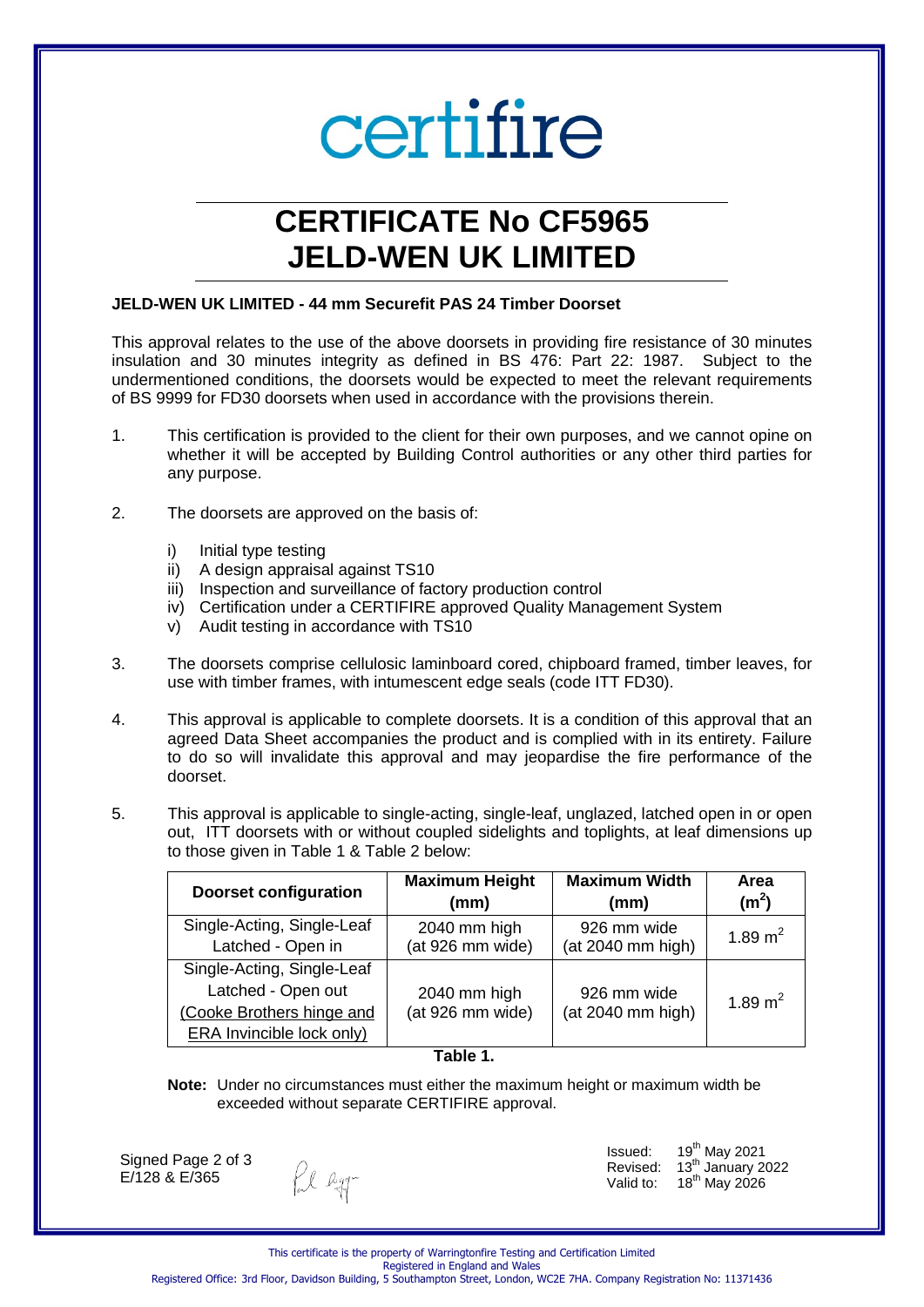# certifire

# **CERTIFICATE No CF5965 JELD-WEN UK LIMITED**

# **JELD-WEN UK LIMITED - 44 mm Securefit PAS 24 Timber Doorset**

| <b>Doorset configuration</b>                                                                     | <b>Max. Frame Height</b><br>(mm)  | <b>Max. Frame Width</b><br>(mm)   |
|--------------------------------------------------------------------------------------------------|-----------------------------------|-----------------------------------|
| Single-Acting, Single-Leaf<br>Latched<br>Without sidelights and toplights                        | 2108 mm high<br>(at 1018 mm wide) | 1018 mm wide<br>(at 2108 mm high) |
| Single-Acting, Single-Leaf<br>Latched<br>With sidelights and toplights*<br>(Frame option 3 only) | 2600 mm high                      | 2600 mm wide                      |
| Гаble 2.                                                                                         |                                   |                                   |

**Note:** Under no circumstances must either the maximum height or maximum width be exceeded without separate CERTIFIRE approval.

\*Ensuring maximum leaf and glass sizes are not exceeded

- 6. Glazing shall not be included within these doorsets.
- 7. Hardware items, including closing devices and intumescent fire seals, shall as specified in the Data Sheet.
- 8. The doorsets shall be mechanically fixed to wall constructions having a fire resistance of at least 30 minutes.
- 9. Labels to the CERTIFIRE/CERTISECURE design referencing CERTIFIRE, CERTISECURE, FD30, PAS24 D, JELD-WEN (UK) Ltd, CERTIFIRE certificate No. CF 5965 and CERTISECURE certificate No. CS 5059 shall be affixed to each doorset in the prescribed position.
- 10. This approval relates to on-going production. The product and/or its immediate packaging is identified with the manufacturer's name, the product name or number, the CERTIFIRE name or name and mark, together with the CERTIFIRE certificate number and application when appropriate.

Signed Page 3 of 3 E/128 & E/365

fil ligg-

Issued:  $19_1^{\text{th}}$  May 2021 Revised:  $13^{th}$  January 2022 Valid to:  $18^{th}$  May 2026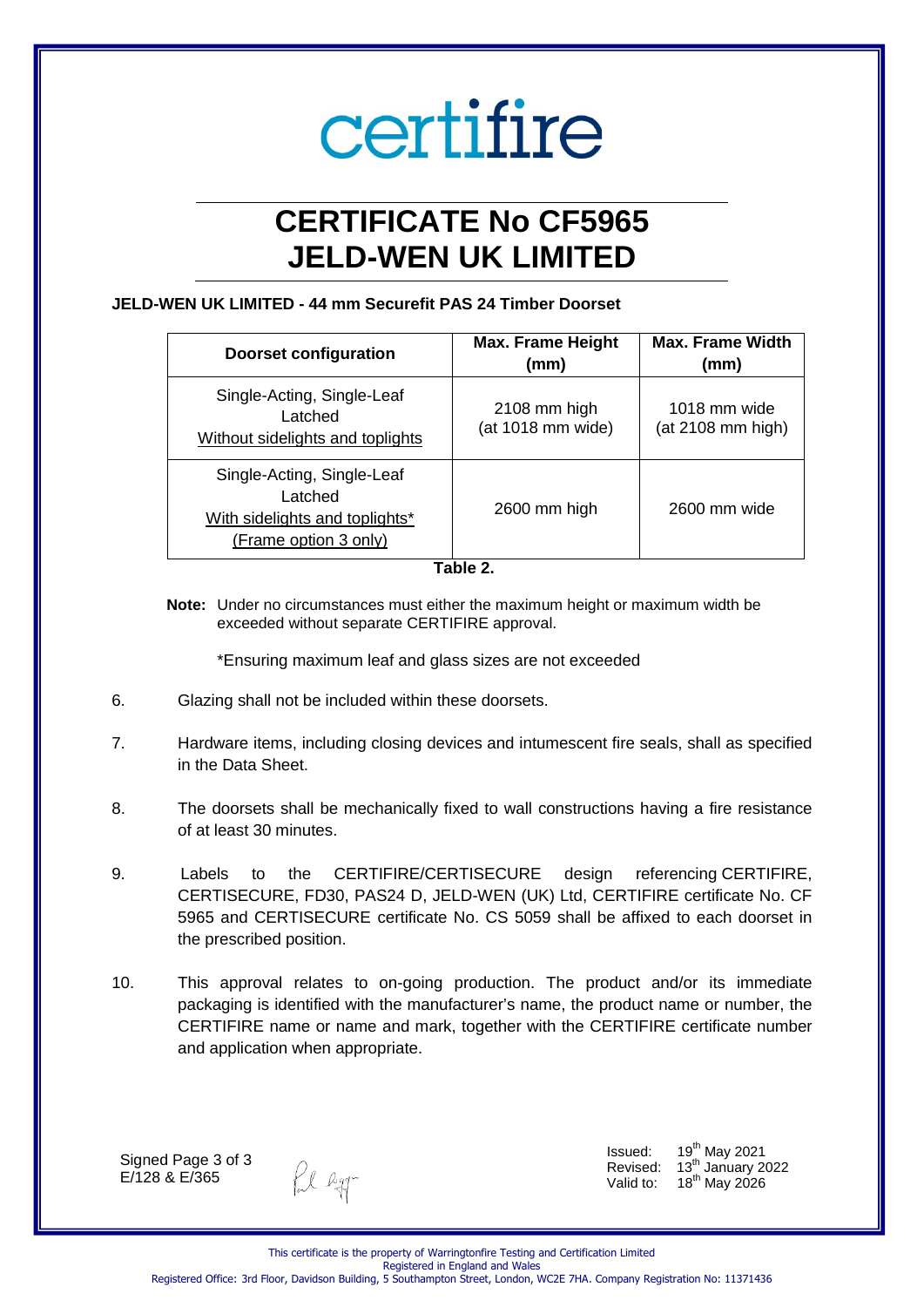# **CF5965 DATA SHEET**

# **1. General**

This doorset has been fire tested and is certified by CERTIFIRE as being capable of providing fire resistance of 30 minutes integrity and 30 minutes insulation as defined in BS 476: Part 22: 1987, when installed in accordance with the following conditions. Subject to these, the doorset will meet the relevant requirements of BS 9999 for FD 30 when used in accordance with the provisions therein.

In recognition of this, the leaf carries a prefixed label on the top or hanging edge of the door, issued under the terms of the CERTIFIRE scheme. This label uniquely identifies the doorset, the manufacture of which complies with a CERTIFIRE approved Quality Management System and is subject to on-going surveillance. **This label shall not be removed.**

It is emphasised that the certification is conditional upon the following instructions being complied with in their entirety. Failure to do so will invalidate this approval and may jeopardise the fire performance of the doorset. Doorsets supplied pre-fitted with components by Jeld-Wen UK Limited may be considered to meet the requirements in respect of those items.

# **2. Door Leaf Dimensions**

This approval is applicable to single-action, single-leaf, latched, assemblies at leaf dimensions up to those detailed within Table 1 & Table 2 below:

| <b>Doorset configuration</b>                                                                               | <b>Maximum Height</b>            | <b>Maximum Width</b>             | Area              |
|------------------------------------------------------------------------------------------------------------|----------------------------------|----------------------------------|-------------------|
|                                                                                                            | (mm)                             | (mm)                             | (m <sup>2</sup> ) |
| Single-Acting, Single-Leaf                                                                                 | 2040 mm high                     | 926 mm wide                      | 1.89 $m2$         |
| Latched - Open in                                                                                          | (at 926 mm wide)                 | (at 2040 mm high)                |                   |
| Single-Acting, Single-Leaf<br>Latched - Open out<br>(Cooke Brothers hinge and<br>ERA Invincible lock only) | 2040 mm high<br>(at 926 mm wide) | 926 mm wide<br>(at 2040 mm high) | 1.89 $m2$         |

### **Table 1.**

| <b>Doorset configuration</b>                                                                     | <b>Max. Frame Height</b><br>(mm)  | <b>Max. Frame Width</b><br>(mm)   |
|--------------------------------------------------------------------------------------------------|-----------------------------------|-----------------------------------|
| Single-Acting, Single-Leaf<br>Latched<br>Without sidelights and toplights                        | 2108 mm high<br>(at 1018 mm wide) | 1018 mm wide<br>(at 2108 mm high) |
| Single-Acting, Single-Leaf<br>Latched<br>With sidelights and toplights*<br>(Frame option 3 only) | 2600 mm high                      | 2600 mm wide                      |

## **Table 2.**

**Note:** Under no circumstances must either the maximum height or maximum width be exceeded without separate CERTIFIRE approval.

\*Ensuring maximum leaf and glass sizes are not exceeded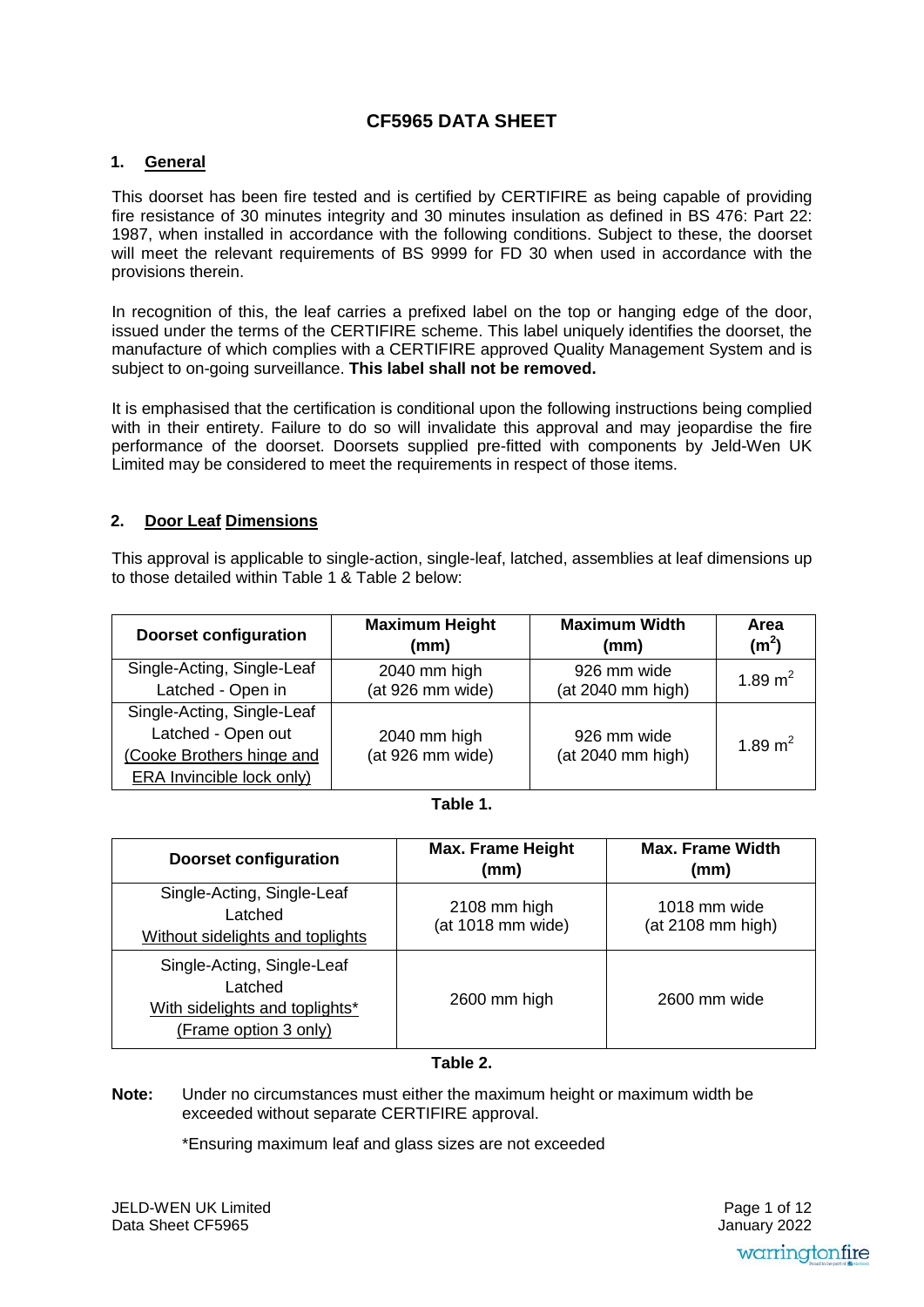# **3. Door Frame**

To be in accordance with the following specification:

| Option 1    |                                                                                |
|-------------|--------------------------------------------------------------------------------|
| Material    | Softwood (solid or clear engineered tri-laminated and finger jointed material) |
| Density:    | 500 kg/m <sup>3</sup> min.                                                     |
| Dimensions: | 66 mm wide by 56 mm thick with a 48 mm wide by 13 mm deep rebate.              |

| Option 2    |                                                                   |
|-------------|-------------------------------------------------------------------|
| Material    | Hardwood (solid)                                                  |
| Density:    | 500 kg/m <sup>3</sup> min.                                        |
| Dimensions: | 66 mm wide by 56 mm thick with a 48 mm wide by 13 mm deep rebate. |

Alternatively, frames shall comply with the following specification:

| <b>Option 3</b> |                                                                                                                                         |
|-----------------|-----------------------------------------------------------------------------------------------------------------------------------------|
| Material        | Softwood (solid or clear engineered tri-laminated and finger jointed material)                                                          |
| Density:        | 500 kg/m <sup>3</sup> min.                                                                                                              |
| Dimensions:     | 66 mm wide by 52 mm thick with a 48 mm wide by 20 mm deep rebate or<br>95 mm wide by 52 mm thick with a 48 mm wide by 20 mm deep rebate |

All frames will comply with the following requirements:

| Jointing:              | Mortice and tenon joint, screwed, and glued, screw fixed with 2 No. 5 mm by<br>70 mm hardened single thread woodscrew |                     |
|------------------------|-----------------------------------------------------------------------------------------------------------------------|---------------------|
| Door to frame<br>gaps: | Top and vertical edges                                                                                                | Not to exceed 4 mm. |
|                        | Threshold - Without LAS8001SI dropseal                                                                                | Not to exceed 8 mm. |
|                        | Threshold - With LAS8001SI dropseal                                                                                   | Not to exceed11 mm. |

# **4. Overpanels / Sidepanels**

Not permitted.

# **5. Glazed Toplights & Sidelights**

| <b>Toplight / Sidelight Framing:</b> |                                                                                                                                                                        |
|--------------------------------------|------------------------------------------------------------------------------------------------------------------------------------------------------------------------|
| Manufacturer:                        | Jeld-Wen UK                                                                                                                                                            |
| Reference:                           | FD30 Head                                                                                                                                                              |
| Material:                            | Softwood (solid or clear engineered tri-laminated and finger jointed material)                                                                                         |
| Density:                             | 500 kg/ $m3$ minimum                                                                                                                                                   |
| Dimensions:                          | 66 mm wide by 52 mm thick with a 48 mm wide by 20 mm deep rebate or<br>95 mm wide by 52 mm thick with a 48 mm wide by 20 mm deep rebate                                |
| Fixing Method:                       | Mortice and tenon joint, screwed and glued using 2No 5 mm $\varnothing$ by 70 mm<br>long hardened single thread woodscrews and HB Fuller Rakol Eco 3 Plus<br>adhesive. |

 January 2022Page 2 of 12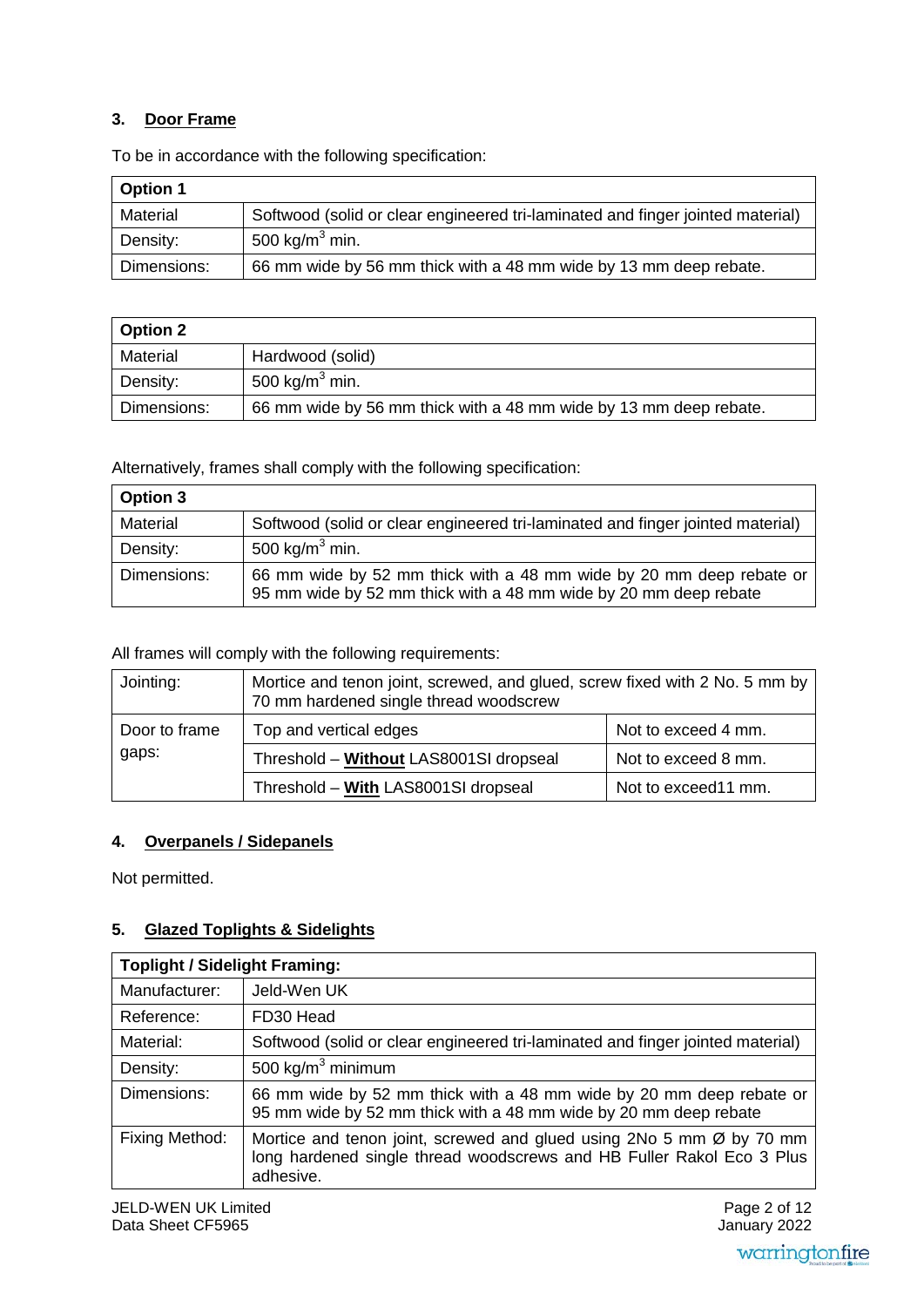| Sidelight Framing - T Section: |                                                                                |
|--------------------------------|--------------------------------------------------------------------------------|
| Manufacturer:                  | Jeld-Wen UK                                                                    |
| Reference:                     | FD30 T Head                                                                    |
| Material:                      | Softwood (solid or clear engineered tri-laminated and finger jointed material) |
| Density:                       | 500 kg/ $m3$ minimum                                                           |
| Dimensions:                    | 48 mm wide by 70 mm thick with a 30 mm wide by 20 mm deep rebate or            |
|                                | 77 mm wide by 70 mm thick with a 30 mm wide by 20 mm deep rebate.              |
| Fixing Method:                 | T-Section mulled to door frame and fixed into position using 7No 4.2 mm Ø      |
|                                | by 38 mm long woodscrews at 300 mm centres, 100 mm from the corners.           |

| <b>Coupled Sidelight / Toplight Fixings:</b> |                                                     |
|----------------------------------------------|-----------------------------------------------------|
| Supplier:                                    | <b>Timber Mate Fastners</b>                         |
| Description:                                 | Pozi double CSK head wood screws                    |
| Reference:                                   | Woodscrews                                          |
| Dimensions:                                  | 4.2 mm $\varnothing$ by 50 mm long                  |
| Position:                                    | Screwed at 300 mm centres, 100 mm from the corners. |

| <b>Sidelight Frame - Midrail:</b> |                                                                                |
|-----------------------------------|--------------------------------------------------------------------------------|
| Manufacturer:                     | Jeld-Wen UK                                                                    |
| Reference:                        | FD30 Direct Mulled Midrail Sidelight                                           |
| Material:                         | Softwood (solid or clear engineered tri-laminated and finger jointed material) |
| Density:                          | 500 kg/ $m3$ minimum                                                           |
| Dimensions:                       | 66 mm wide by 150 mm thick with a 48 mm wide by 20 mm deep rebate.             |
| Fixing Method:                    | Midrail butt jointed to mullion and frame, screwed and glued using 2No         |
|                                   | 4.2 mm Ø by 70 mm long CSK woodscrews (each side) and HB Fuller Rakol          |
|                                   | Eco 3 Plus adhesive.                                                           |

| Toplight / Sidelight - Glazing option 1 - Insulated Glass |                                                   |                                                    |
|-----------------------------------------------------------|---------------------------------------------------|----------------------------------------------------|
| Supplier:                                                 | <b>CGI International</b>                          |                                                    |
| Configuration:                                            | Pyroguard T-EI30/16-1 VF                          |                                                    |
|                                                           | 4 mm / 0.76 mm PVB / 4 mm.                        |                                                    |
|                                                           | Performance to EN356 P1A                          |                                                    |
|                                                           | 5 mm gel layer                                    |                                                    |
|                                                           | 1No. 6 mm T-EI30 16-1 VF Fire glass               |                                                    |
| Thickness:                                                | $19 \text{ mm}$                                   |                                                    |
| Maximum pane                                              | Sidelight option 1:                               | 2526 mm high by 480 mm wide $(1.21 \text{ m}^2)$   |
| dimensions:                                               | Sidelight option 2:                               | 2020 mm high by 990 mm wide $(2.00 \text{ m}^2)$   |
|                                                           | Toplight:                                         | 432 mm high by 1972 mm wide (0.85 m <sup>2</sup> ) |
| Nominal edge clearance:                                   | 5 <sub>mm</sub>                                   |                                                    |
| <b>Setting Blocks:</b>                                    |                                                   |                                                    |
| Supplier:                                                 | <b>Ram Extrusions</b>                             |                                                    |
| Reference:                                                | Blue 60                                           |                                                    |
| Description:                                              | Glazing packers                                   |                                                    |
| Dimensions:                                               | 4.8 mm by 100 mm by 15 mm                         |                                                    |
| <b>Glazing System:</b>                                    |                                                   |                                                    |
| Supplier:                                                 | Sealmaster                                        |                                                    |
| Description:                                              | Intumescent closed cell Tape - CF5645             |                                                    |
| Reference:                                                | <b>CFT</b>                                        |                                                    |
| Dimensions:                                               | 15 mm by 3 mm                                     |                                                    |
| Fixing Method:                                            | Self-adhesive, applied to rebate and glazing bead |                                                    |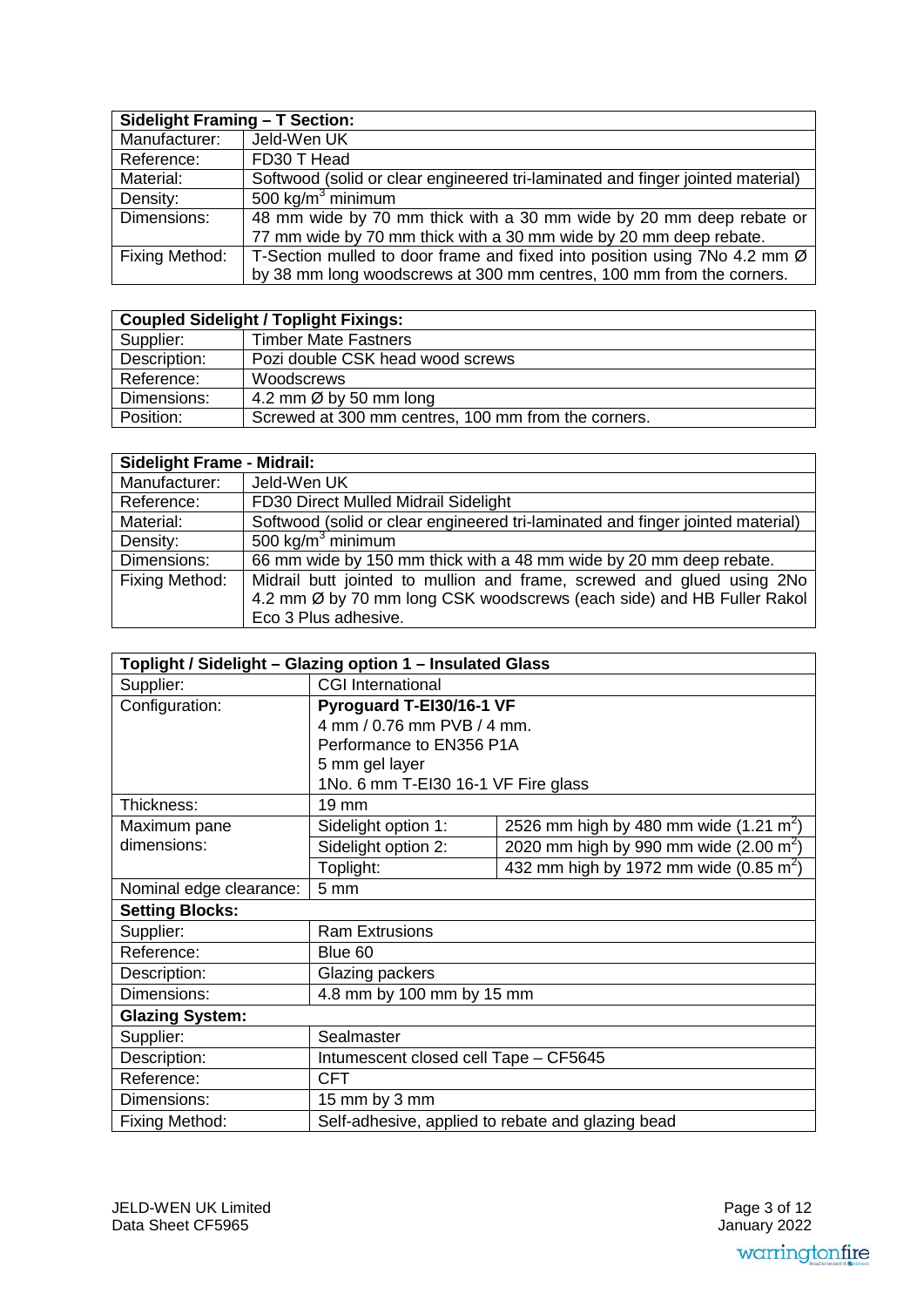| Toplight / Sidelight - Glazing option 2 - Non-insulated Glass |                                                             |                                                    |  |
|---------------------------------------------------------------|-------------------------------------------------------------|----------------------------------------------------|--|
| Supplier:                                                     | <b>CGI International</b>                                    |                                                    |  |
| Configuration:                                                | <b>Pyroguard EW30/6 VF RV</b>                               |                                                    |  |
|                                                               | 6 mm / 0.76 mm PVB / 6 mm.                                  |                                                    |  |
|                                                               | Performance to EN356 P1A                                    |                                                    |  |
| Thickness:                                                    | 13 mm                                                       |                                                    |  |
| Maximum pane                                                  | Sidelight option 1:                                         | 2516 mm high by 470 mm wide $(1.18 \text{ m}^2)$   |  |
| dimensions:                                                   | Sidelight option 2:                                         | 2010 mm high by 980 mm wide $(1.97 \text{ m}^2)$   |  |
|                                                               | Toplight:                                                   | 422 mm high by 1962 mm wide (0.83 m <sup>2</sup> ) |  |
| Nominal edge clearance:                                       | 10 mm                                                       |                                                    |  |
| <b>Setting Blocks:</b>                                        |                                                             |                                                    |  |
| Supplier:                                                     | <b>Ram Extrusions</b>                                       |                                                    |  |
| Reference:                                                    | Blue 60                                                     |                                                    |  |
| Description:                                                  | Glazing packers                                             |                                                    |  |
| Dimensions:                                                   | 2No 5 mm by 100 mm by 10 mm (to provide 10 mm packer depth) |                                                    |  |
| <b>Glazing System:</b>                                        |                                                             |                                                    |  |
| Supplier:                                                     | Sealmaster                                                  |                                                    |  |
| Description:                                                  | Intumescent Foam Tape - CF5387                              |                                                    |  |
| Reference:                                                    | <b>GTR</b>                                                  |                                                    |  |
| Dimensions:                                                   | 20 mm by 5 mm                                               |                                                    |  |
| Fixing Method:                                                | Self-adhesive, applied to rebate and glazing bead           |                                                    |  |

| <b>Glazing Beads:</b> |                                                                                                           |
|-----------------------|-----------------------------------------------------------------------------------------------------------|
| Glazing method:       | <b>Externally beaded</b>                                                                                  |
| Supplier:             | Jeld-Wen UK                                                                                               |
| Reference:            | Splayed Flush Bead                                                                                        |
| Material:             | <b>Red Grandis Hardwood</b>                                                                               |
| Density:              | 570 kg/ $m3$ minimum                                                                                      |
| Dimensions:           | 20 mm by 24 mm                                                                                            |
| Fixing Method:        | 4 mm Ø by 40 mm long CS security screws, at maximum 150 mm<br>centres, maximum 50 mm in from the corners. |

# **6. Supporting Construction**

The doorsets are approved to be installed in brick, block, masonry, timber, or steel stud of minimum thickness 85 mm, providing at least 30 minutes fire resistance. Where stud partitions are used these should be suitably constructed to provide a secure fixing for the doorsets, as recommended by the partition manufacturer.

# **7. Installation**

The opening may be lined with softwood or hardwood which shall be continuous and of minimum width, 85mm. Each door frame jamb to be fixed through to the wall at not less than four points with steel or nylon fixings at maximum 600 mm centres penetrating the wall to at least 50 mm. Architraves are optional with no restrictions on material, size or fixing.

Doorsets shall be installed as stated in BS 8214. Suitable CERTIFIRE approved lineal gap sealing systems may also be utilised to protect the frame/supporting construction gap, subject to the conditions contained within the relevant certificate.

JELD-WEN UK Limited Data Sheet CF5965

 January 2022Page 4 of 12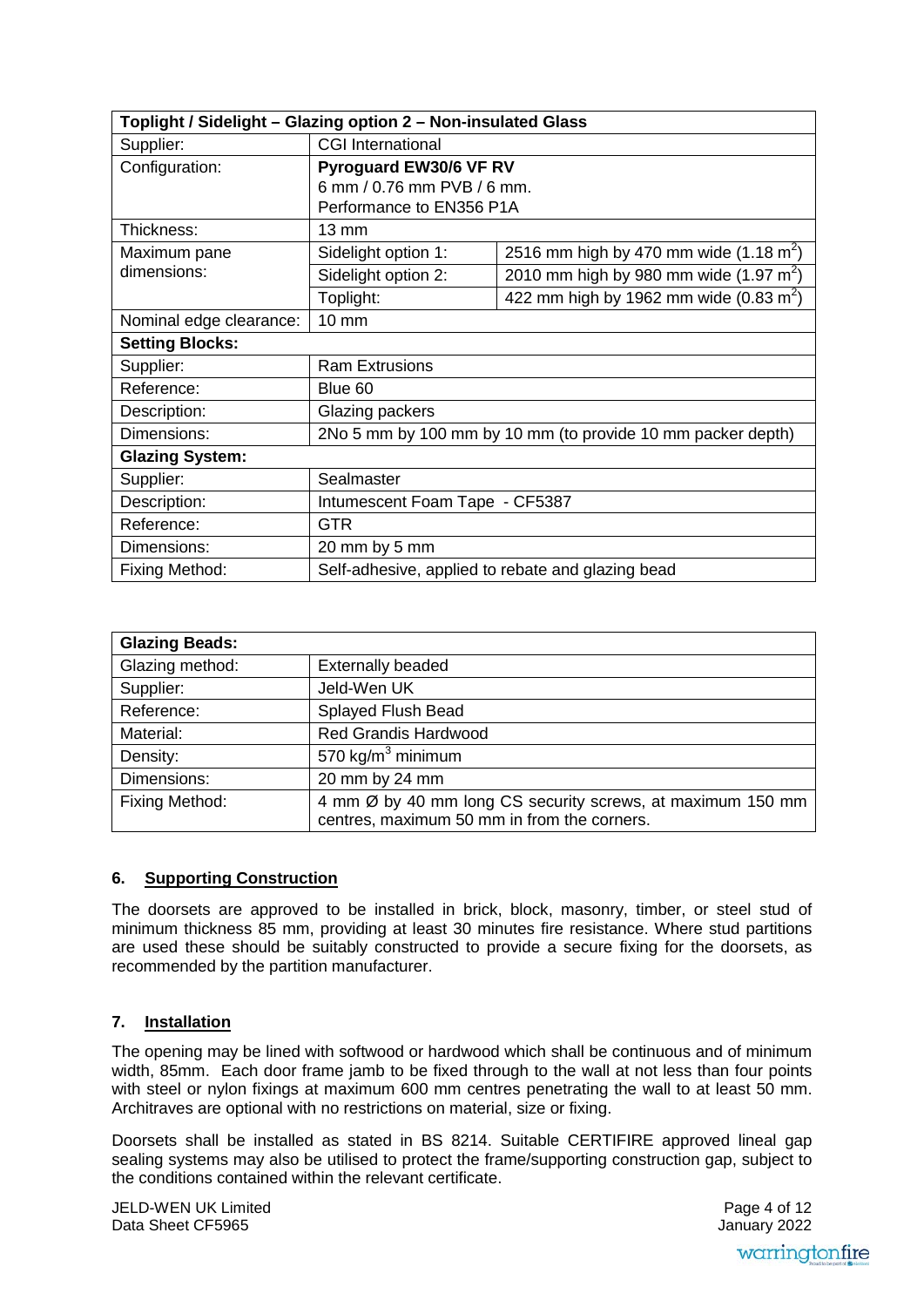Plastic packers of varying thickness may be utilised at the frame fixing positions, subject to the packers being fully concealed by the application of a 10 mm deep intumescent mastic capping to both faces. Packers will be cut back as necessary to accommodate the 10 mm deep intumescent mastic capping required.

The use of third party accredited installers provides a means of ensuring that installations have been conducted by knowledgeable contractors, to appropriate standards, thereby increasing the reliability of the anticipated performance in fire.

The bottom edge of the door leaf may be trimmed without limit, providing lippings are not fitted. Where the bottom door edge is lipped, it shall be trimmed by a maximum of 3 mm.

Note that the maximum door to threshold gaps specified shall not be exceeded.

Top and vertical leaf edges shall not be trimmed.

## **8. Glazed Apertures**

Not permitted.

# **9. Intumescent Seals**

CERTIFIRE certificated intumescent seals are required to be fitted to these doorsets as below.

| Door Assembly<br>Configuration*      | <b>Position</b> | <b>Required Intumescent Protection</b>                                                                                                             |
|--------------------------------------|-----------------|----------------------------------------------------------------------------------------------------------------------------------------------------|
| Single-acting<br>Single-leaf Latched | Frame Head      | Single 20 mm wide by 4 mm thick Lorient Polyproducts<br>'Type 617' (Finesse or brush seal variant)<br>positioned centrally within the frame reveal |
|                                      | Frame Jambs     | Single 20 mm wide by 4 mm thick Lorient Polyproducts<br>'Type 617' (Finesse or brush seal variant)<br>positioned centrally within the frame reveal |

**For doorsets to BS476: Part 22 – classified as FD30 – Timber frames.**

\*See Table 1 for size restrictions

Intumescent strips cannot be changed from the specific size, type and location specified in the table above.

Smoke seals may be included subject to the conditions contained within the relevant CERTIFIRE certificate for the smoke seal.

Seals may be interrupted at hinge and latch positions.

# **10. Door frame Seals**

The Q-Lon seal referenced Aquamac 21 is required to be fitted within the frame jambs and head to all doorsets, mounted on the stop such that the door leaf perimeter edges contact the seal when the door is in the closed position.

The Aquamac 21 seal shall not be interrupted by the hardware.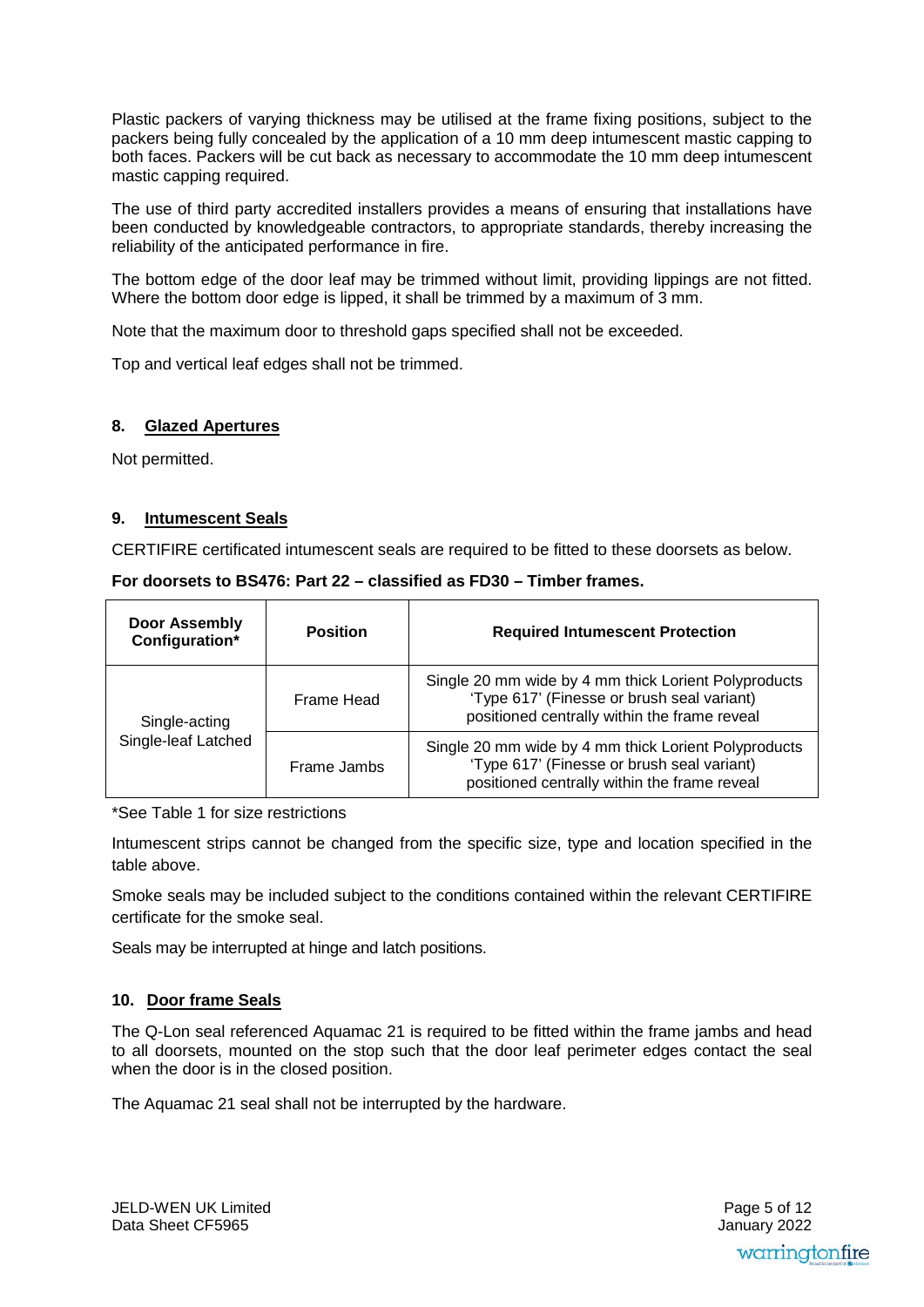# **11. Hinges**

Hinges shall be CE marked against EN 1935 for use on 30 minute timber fire doorsets in accordance with the following specifications:

| <b>Hinge Option 1:</b>  | May be used with lock option 1, 2 & 3             |                                          |
|-------------------------|---------------------------------------------------|------------------------------------------|
| Supplier:               | Cooke Brothers Ltd (JW branded)                   |                                          |
| Description:            | Grade 13 hinge                                    |                                          |
| Reference:              | 7730                                              |                                          |
| CERTIFIRE No.           | CF351                                             |                                          |
| Quantity:               | 3                                                 |                                          |
| Hinge Positions:*       | Top hinge:                                        | 150 mm from top of door to top of hinge  |
|                         | Middle hinge:                                     | 960 mm from top of door to top of hinge  |
|                         | Bottom hinge:                                     | 1690 mm from top of door to top of hinge |
|                         | * The datum in all cases is the top of the hinge. |                                          |
| Dimensions:             | Blade height:                                     | 101.6 mm                                 |
|                         | Blade width:                                      | $30.2 \text{ mm}$                        |
|                         | <b>Blade thickness:</b>                           | 3 mm $(\pm 0.25$ mm)                     |
|                         | Knuckle Ø:                                        | 13 mm                                    |
| Fixings:                | Quantity:                                         | 5 No. steel CSK wood screws per blade    |
|                         | Size:                                             | 4.9 mm Ø by 37.5 mm long screws          |
| Intumescent protection: | None required                                     |                                          |

| <b>Hinge Option 2:</b>  | Shall be used with lock option 2 & 3 only (open in doorsets<br>only - doors open away from attack) |                                          |
|-------------------------|----------------------------------------------------------------------------------------------------|------------------------------------------|
| Supplier:               | Zoo Hardware                                                                                       |                                          |
| Description:            | Grade 13 hinge                                                                                     |                                          |
| Reference:              |                                                                                                    | ZHSS243RS / ZHSS243RP / ZHSS243RPPVD     |
| Quantity:               | 3                                                                                                  |                                          |
| Hinge Positions:*       | Top hinge:                                                                                         | 150 mm from top of door to top of hinge  |
|                         | Middle hinge:                                                                                      | 960 mm from top of door to top of hinge  |
|                         | Bottom hinge:                                                                                      | 1690 mm from top of door to top of hinge |
|                         | * The datum in all cases is the top of the hinge.                                                  |                                          |
| Dimensions:             | Blade height:                                                                                      | $102 \text{ mm}$                         |
|                         | Blade width:                                                                                       | $30.2$ mm                                |
|                         | <b>Blade thickness:</b>                                                                            | 3 mm $(\pm 0.25 \text{ mm})$             |
|                         | Knuckle Ø:                                                                                         | 13 mm                                    |
| Fixings:                | Quantity:                                                                                          | 4 No. steel CSK wood screws per blade    |
|                         | Size:                                                                                              | 4.9 mm Ø by 32 mm long screws            |
| Intumescent protection: | None required                                                                                      |                                          |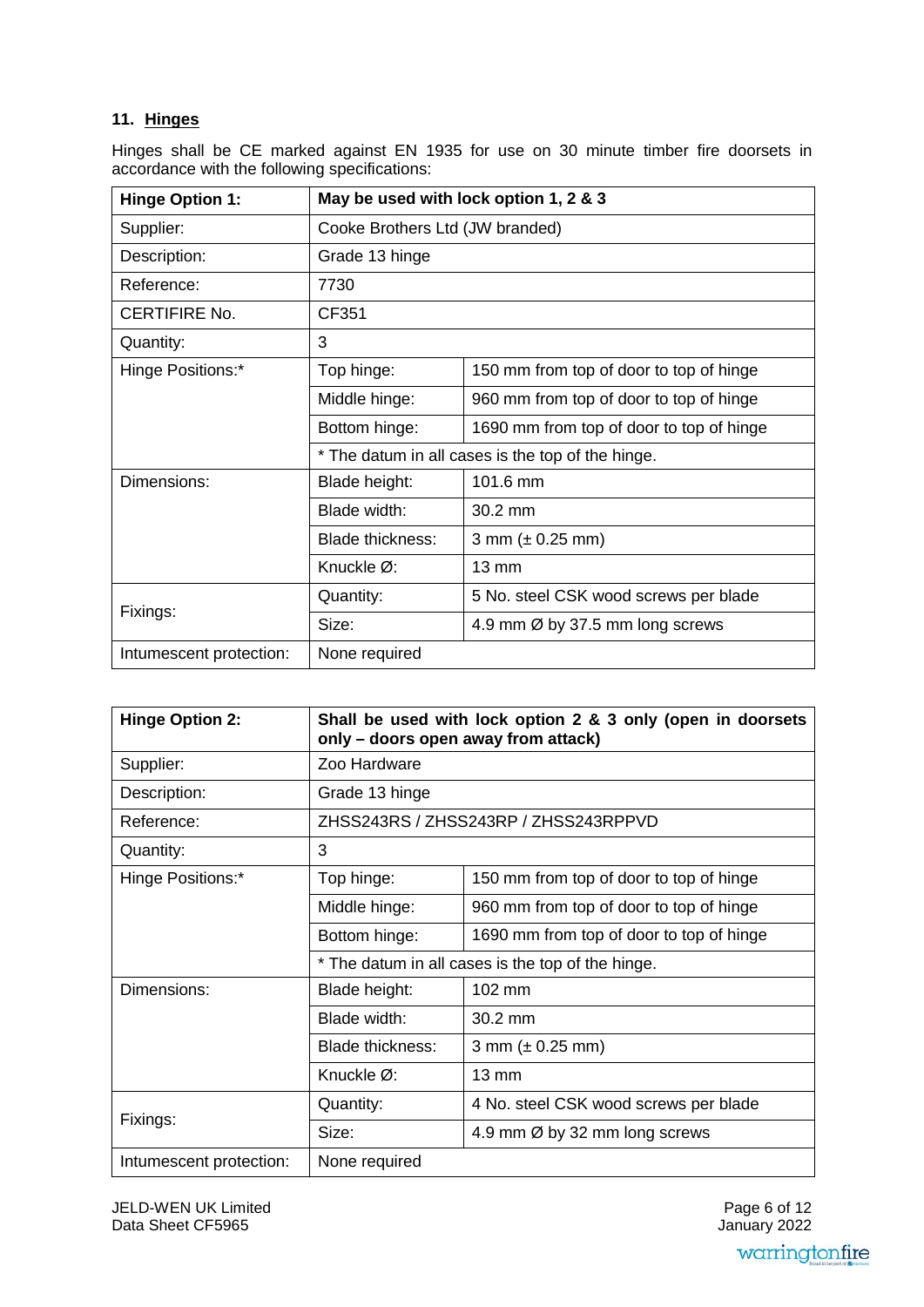# **12. Locks**

Doorsets shall be fitted with a Multipoint lock with a latch bolt to the central lock in accordance with the following specification options:

| <b>Lock Option 1:</b> | <b>Fullex SL16 Crimebeater</b>                          |                                                    |  |
|-----------------------|---------------------------------------------------------|----------------------------------------------------|--|
|                       | (open in doorsets only – doors open away from attack)   |                                                    |  |
| Supplier:             | Fullex Locks Ltd.                                       |                                                    |  |
| Description:          | Lock:                                                   | SL 16 Crimebeater multipoint lock                  |  |
|                       | Keep set:                                               | 11894 Radius ended keep set                        |  |
| Reference:            | Lock:                                                   | CB0004-KE-Z/C                                      |  |
|                       | Keep set:                                               | CRB0004-KE-Z/C                                     |  |
| Case dimensions:      | Central:                                                | 227 mm high by 57 mm deep by 15 mm wide            |  |
|                       | Top & Bottom:                                           | 135 mm high by 42 mm deep by 14 mm wide            |  |
| Keep dimension:       | 222 mm high by 44.5 mm wide by 15.5 mm deep<br>Central: |                                                    |  |
|                       | Top & Bottom:                                           | 179 mm high by 30 mm wide by 21.5 mm deep          |  |
| Forend dimensions:    | 1720 mm high by 20 mm wide by 2.5 mm thick              |                                                    |  |
| Latchbolt material:   | <b>Steel</b>                                            |                                                    |  |
| Position:             | 1015 mm from top of door to centreline of spindle       |                                                    |  |
| Lock Configuration:   | Central:                                                | Engaged latchbolt                                  |  |
| Intumescent           | All lock cases:                                         | None required                                      |  |
| protection:           | Forend:                                                 | None required                                      |  |
|                       | All keeps:                                              | None required                                      |  |
| Fixings:              | Lock                                                    | 10No. 3.9 mm Ø by 38 mm long CSK steel wood screws |  |
|                       | Central Keep:                                           | 3No. 3.9 mm Ø by 38 mm CSK steel wood screws       |  |
|                       | Top & Bottom<br>keep:                                   | 4No. 3.9 mm Ø by 38 mm CSK steel wood screws       |  |

| <b>Lock Option 2:</b> | <b>ERA Home Security Invincible</b>               |                                                                    |
|-----------------------|---------------------------------------------------|--------------------------------------------------------------------|
|                       |                                                   | (open in or open out doorsets - doors open away or towards attack) |
| Supplier:             | <b>ERA Home Security</b>                          |                                                                    |
| Description:          | Lock:                                             | Invincible multipoint lock with centre deadbolt                    |
|                       | Keep set:                                         | Invincible multipoint lock keep set                                |
| Reference:            | Lock:                                             | 6945-INV-609-79ZA                                                  |
|                       | Keep set:                                         | 5402-85RE (hook keeps)                                             |
|                       |                                                   | 5401-85RE (centre keep)                                            |
| Case dimensions:      | Central:                                          | 226 mm high by 60 mm deep by 15 mm wide                            |
|                       | Top & Bottom:                                     | 110.5 mm high by 43 mm deep by 14.5 mm wide                        |
| Keep dimension:       | Central:                                          | 252 mm high by 45 mm wide                                          |
|                       | Top & Bottom:                                     | 177 mm high by 35 mm wide                                          |
| Forend dimensions:    | 1635 mm high by 20 mm wide by 2.5 mm thick        |                                                                    |
| Latchbolt material:   | <b>Steel</b>                                      |                                                                    |
| Position:             | 1015 mm from top of door to centreline of spindle |                                                                    |
| Lock Configuration:   | Central:                                          | Engaged latchbolt                                                  |
| Intumescent           | All lock cases:                                   | None required                                                      |
| protection:           | Forend:                                           | None required                                                      |
|                       | All keep:                                         | None required                                                      |
| Fixings:              | $L$ ock                                           | 10No. 3.9 mm Ø by 38 mm long CSK steel wood screws                 |
|                       | Central Keep:                                     | 5No. 3.9 mm Ø by 38 mm CSK steel wood screws                       |
|                       | Top & Bottom                                      | 4No. 3.9 mm Ø by 38 mm CSK steel wood screws                       |
|                       | keep:                                             |                                                                    |
|                       |                                                   |                                                                    |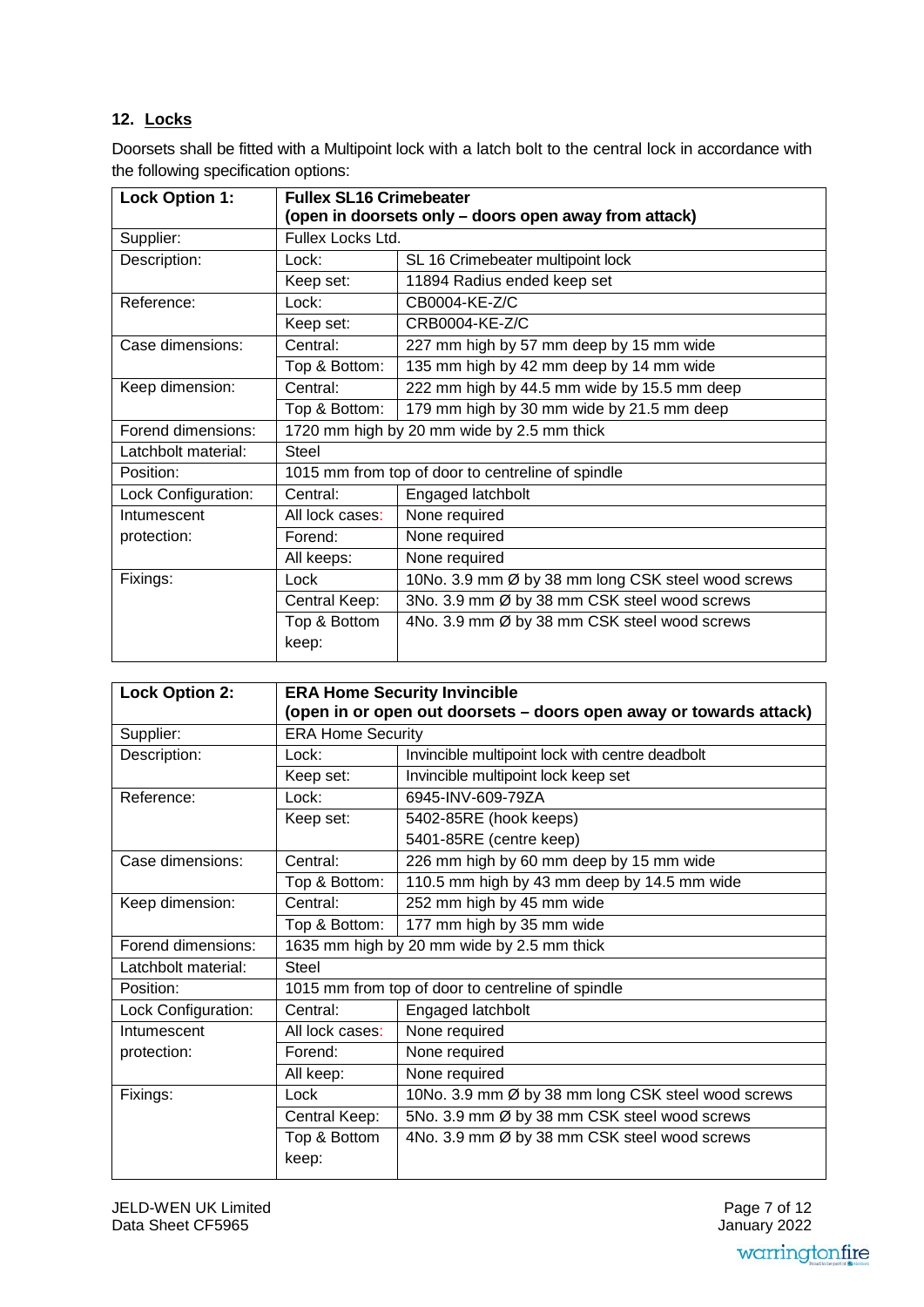| <b>Lock Option 3:</b> | <b>ERA Home Security Invincible</b><br>(open in or open out doorsets - doors open away or towards attack) |                                                                                                                                                                                                                                                |
|-----------------------|-----------------------------------------------------------------------------------------------------------|------------------------------------------------------------------------------------------------------------------------------------------------------------------------------------------------------------------------------------------------|
| Supplier:             | <b>ERA Home Security</b>                                                                                  |                                                                                                                                                                                                                                                |
| Description:          | Lock:                                                                                                     | Invincible multipoint lock with centre hook                                                                                                                                                                                                    |
|                       | Keep set:                                                                                                 | Invincible multipoint lock keep set                                                                                                                                                                                                            |
| Reference:            | Lock:                                                                                                     | 6935-3H-629-79ZJ (Jeld-Wen branded)                                                                                                                                                                                                            |
|                       |                                                                                                           | 6935-3H-609-79ZA (ERA branded)                                                                                                                                                                                                                 |
|                       | Keep set:                                                                                                 | 5402-85RE (hook keeps)                                                                                                                                                                                                                         |
|                       |                                                                                                           | 6408-85-LH/RH (centre keep)                                                                                                                                                                                                                    |
| Case dimensions:      | Central:                                                                                                  | 220 mm high by 62.5 mm deep                                                                                                                                                                                                                    |
|                       | Top & Bottom:                                                                                             | 110.5 mm high by 45.5 mm deep                                                                                                                                                                                                                  |
| Keep dimension:       | Central:                                                                                                  | 200 mm high by 23.5 mm wide (38.45 mm wide inc. lip)                                                                                                                                                                                           |
|                       | Top & Bottom:                                                                                             | 177 mm high by 35 mm wide                                                                                                                                                                                                                      |
| Forend dimensions:    | 1635 mm high by 20 mm wide by 2.5 mm thick                                                                |                                                                                                                                                                                                                                                |
| Latchbolt material:   | <b>Steel</b>                                                                                              |                                                                                                                                                                                                                                                |
| Position:             |                                                                                                           | 1015 mm from top of door to centreline of spindle                                                                                                                                                                                              |
| Lock Configuration:   | Central:                                                                                                  | Engaged latchbolt                                                                                                                                                                                                                              |
| Intumescent           | Central case:                                                                                             | Lorient Polyproducts ITL SecureSet 6045 - 6945 INV                                                                                                                                                                                             |
| protection:           |                                                                                                           | 1 mm thick ammonium phosphate intumescent kit to fully<br>wrap body of central case                                                                                                                                                            |
|                       | Top & bottom                                                                                              | Lorient Polyproducts ITL SecureSet 6045 - 6945 INV                                                                                                                                                                                             |
|                       | cases:                                                                                                    | 1 mm thick ammonium phosphate intumescent kit to fully<br>wrap body of top and bottom cases                                                                                                                                                    |
|                       | Forend:                                                                                                   | None required                                                                                                                                                                                                                                  |
|                       | All keeps:                                                                                                | Lorient Polyproducts ITL SecureSet 6408-85 LR/RH -<br>5402-85RE<br>thick<br>1<br>mm<br>ammonium<br>phosphate<br>intumescent kit set beneath central keep (full profile,<br>including tongue to central keep) and to rear of all dust<br>boxes. |
| Fixings:              | Lock                                                                                                      | 10No. 3.9 mm Ø by 38 mm long CSK steel wood screws                                                                                                                                                                                             |
|                       | Central Keep:                                                                                             | 3No. 3.9 mm Ø by 38 mm CSK steel wood screws                                                                                                                                                                                                   |
|                       | Top & Bottom                                                                                              | 4No. 3.9 mm Ø by 38 mm CSK steel wood screws                                                                                                                                                                                                   |
|                       | keep:                                                                                                     |                                                                                                                                                                                                                                                |

Recessing for locks / forends / keeps shall result in a tight fit.

Fullex SL16 & ERA Invincible locks shall be fitted with a cylinder in accordance with the following specification options:

| <b>Option 1</b>         |                                                                   |
|-------------------------|-------------------------------------------------------------------|
| Supplier:               | Eurospec / Carlisle Brass                                         |
| Description:            | Euro profile cylinder including key/thumbturn and key/key options |
| Reference:              | MPX6                                                              |
| Certification ref:      | KM585549                                                          |
| Intumescent protection: | None required                                                     |
| Fixings:                | 1No M5 by 55 mm machine screw                                     |
| Note:                   | For use with handle option 1 only                                 |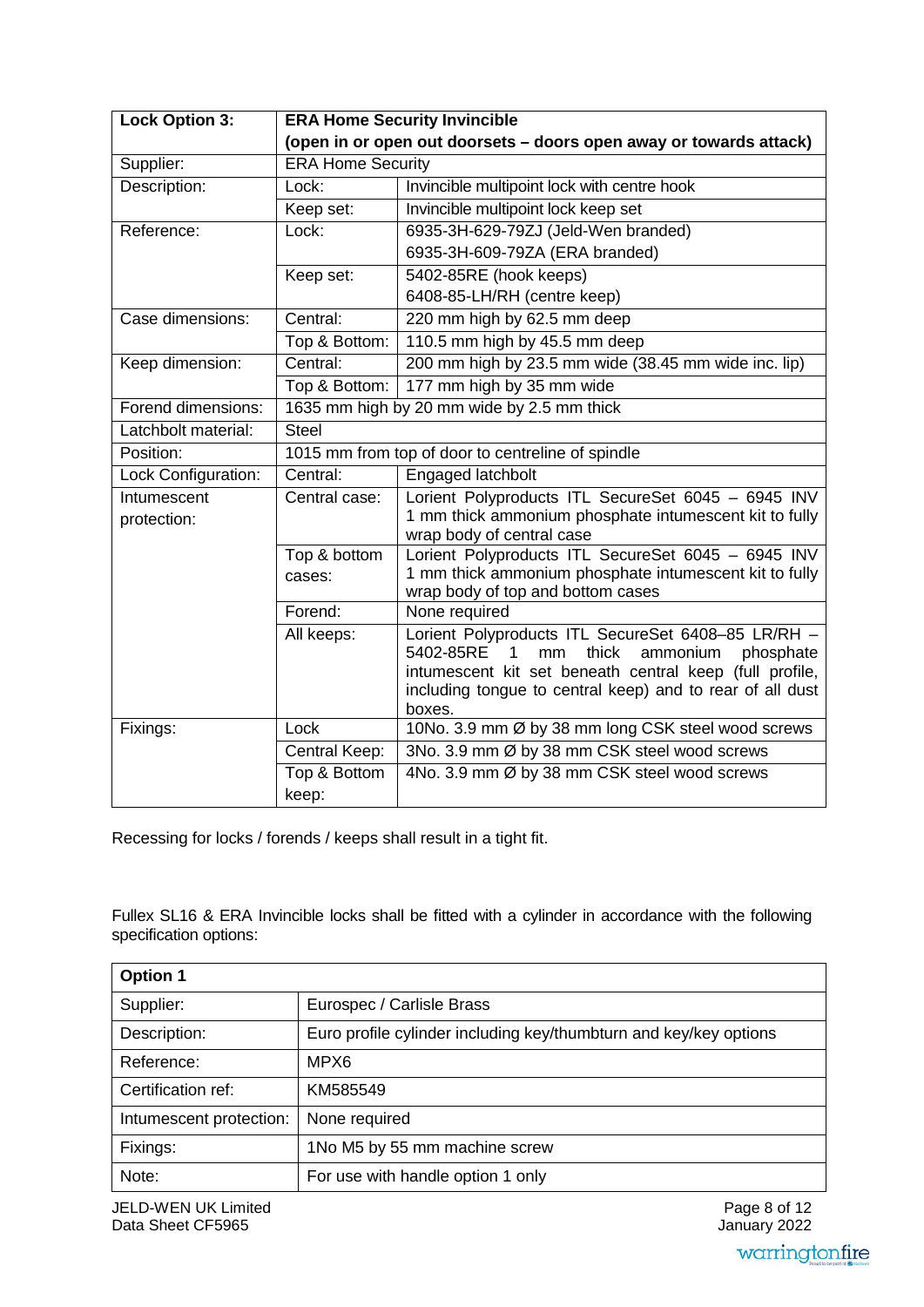| <b>Option 2</b>         |                                          |
|-------------------------|------------------------------------------|
| Supplier:               | <b>ERA Home Security</b>                 |
| Description:            | Fortress 3* cylinder                     |
| Reference:              | 35/35 ERA 3* Fortress Cylinder           |
| Certification ref:      | KM553031                                 |
| Intumescent protection: | None required                            |
| Fixings:                | 1No M5 by 55 mm machine screw            |
| Note:                   | For use with handle option 1 or option 2 |

The Euro profile cylinder recess in the door face shall follow the shape of the cylinder and result in a tight fit.

Lever handles are required in accordance with the specification below:

| <b>Option 1</b>         |                                                                          |
|-------------------------|--------------------------------------------------------------------------|
| Supplier:               | Mila Hardware                                                            |
| Description:            | ProSecure                                                                |
| Reference:              | E Variant 92 PZ TS007 2*                                                 |
| Material:               | Zinc alloy and steel                                                     |
| Overall size:           | 240 x 32mm                                                               |
| Lever length:           | <b>126mm</b>                                                             |
| Intumescent protection: | None required                                                            |
| Fixings:                | 2No. M6 x 61mm machine screw                                             |
| <b>Option 2</b>         |                                                                          |
| Supplier:               | ERA Home Security / Fab & Fix                                            |
| Description:            | <b>Balmoral handle</b>                                                   |
| Reference:              | Fab & Fix Balmoral Inline Lever                                          |
| Material:               | Zinc for Hardex finishes or Aluminium for white, black & silver finishes |
| Overall size:           | 243mm x 32mm                                                             |
| Lever length:           | 120mm                                                                    |
| Intumescent protection: | None required                                                            |
| Fixings:                | 2No. M5 x 70mm & 2No. M5 x 80mm machine screws                           |
| Note:                   | For use with cylinder option 2 only                                      |

# **13. Overhead Closers**

All doorsets are required to be fitted with a CERTIFIRE certificated self-closing device.

The exceptions are doors kept locked shut such as service access doors. Note: closers with mechanical hold-open mechanisms are not permitted to be used. Building Regulations may identify locations within domestic locations where self-closing devices are not mandatory.

The closers shall have a power rating appropriate to the leaf sizes, subject to the closer having the ability to close the door from any angle and against any latch and/ or seals fitted. The closer

JELD-WEN UK Limited Data Sheet CF5965

 January 2022Page 9 of 12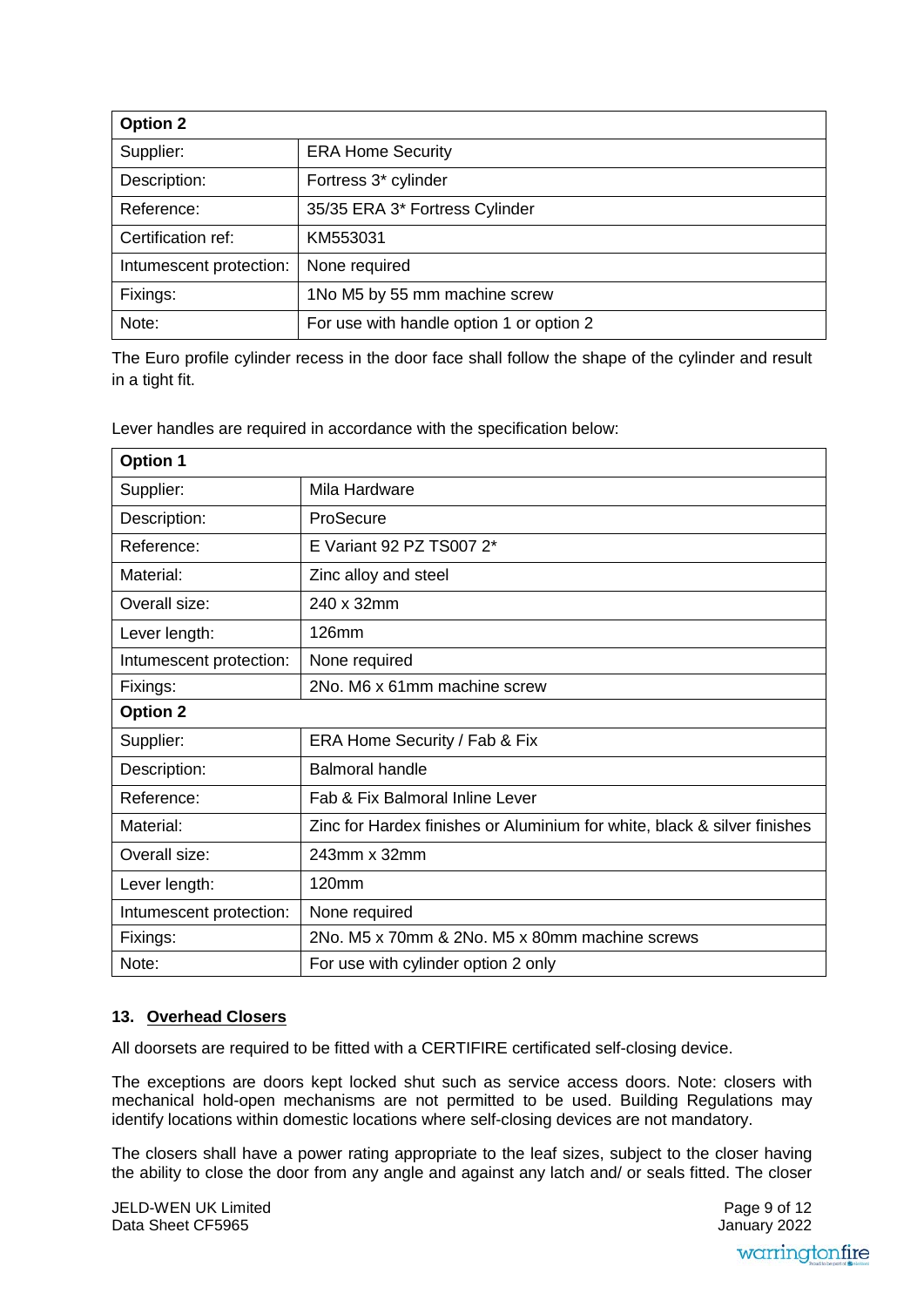shall have the ability to provide a minimum size 3 closing force. Where doors are unlatched a minimum size 3 shall be maintained.

Closers shall be CE Marked against EN 1154 and categorised as grade 1 – suitable for use on fire / smoke door assemblies.

### **13a Surface mounted overhead closers**

Any CERTIFIRE approved surface mounted overhead closer may be fitted, subject to the conditions contained within the relevant certificate.

| Supplier:               | Allegion                                                                                                                                                        |                                                    |  |
|-------------------------|-----------------------------------------------------------------------------------------------------------------------------------------------------------------|----------------------------------------------------|--|
| Description:            | Briton 2420T                                                                                                                                                    |                                                    |  |
| Reference:              | Concealed overhead closer                                                                                                                                       |                                                    |  |
| Material:               | Aluminium track and closer body with steel sub-components                                                                                                       |                                                    |  |
| Overall size:           | Closer body:                                                                                                                                                    | 45 x 338 mm x 33 mm (including both forend plates) |  |
|                         | $T$ rack:                                                                                                                                                       | $15 \times 440 \times 23 \times 2.6$               |  |
| Position:               | Closer body:                                                                                                                                                    | Fitted within the top edge of the door leaf.       |  |
|                         | Track:                                                                                                                                                          | Fitted within the frame head                       |  |
| Intumescent protection: | Allegion (UK) Ltd, Briton 2420-IP, 2 mm thick intumescent kit covering<br>all faces of the closer body and track case and to the rear of the closer<br>forends. |                                                    |  |
| Fixings:                | 4.8 mm $\varnothing$ x 26 mm – as supplied by the manufacturer                                                                                                  |                                                    |  |

#### **13b Concealed Closers**

### **13c Transom Mounted**

Not permitted

### **13d Floor Springs**

Not permitted

## **14. Ancillary items**

**Please note that hardware items other than those discussed within this certificate of approval are not permitted.**

#### **14a Pull Handles**

Not permitted

### **14b Flushbolts**

Not permitted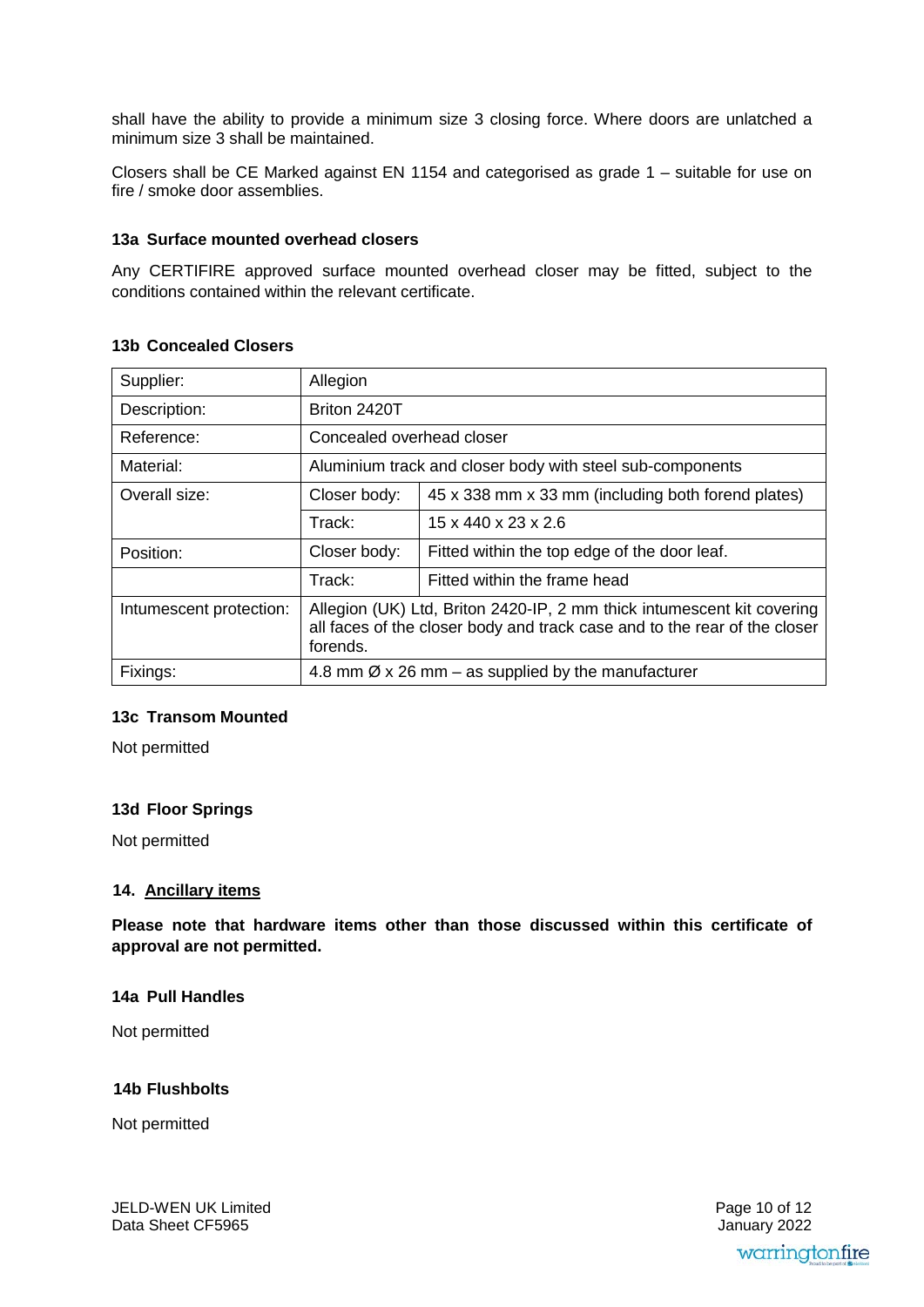# **14c. Air transfer grilles**

Not permitted

# **14d Protection plates and signage**

 Surface mounted plastic, steel, aluminium, or brass plates are acceptable on the basis that they are:

- < 2mm thick
- Do not occupy more than 20% of the door leaf in total or exceed 500mm in height for kickplates and 300mm for mid-plates, whichever is the smaller.
- Do not wrap around the vertical edges, and on the closing face do not extend beneath the door stops (generally 40-50mm narrower than door width)
- Plates/signage can be bonded with a thermally softening adhesive. Additionally, countersunk screws may be used with maximum dimensions of 4.5 mm Ø by 25 mm long.
- Plates in accordance with the rules above may be applied to one / both door leaf faces as required.

### **14e. Door Viewers**

Door viewers where required shall be in accordance with the specification below:

| <b>Option 1</b>         |                                                                                                                                          |
|-------------------------|------------------------------------------------------------------------------------------------------------------------------------------|
| Supplier:               | <b>UK Fixings Ltd</b>                                                                                                                    |
| Description:            | Door viewer                                                                                                                              |
| Reference:              | 22528 Silver / Chrome                                                                                                                    |
| Overall dimensions:     | 13.7 mm Ø by 52 mm                                                                                                                       |
| Position:               | No higher than 1500 mm from the threshold, with a minimum 100 mm<br>centre-to-centre between viewers, where a second viewer is required. |
| Intumescent protection: | None required                                                                                                                            |

| <b>Option 2</b>         |                                                                                                                                          |
|-------------------------|------------------------------------------------------------------------------------------------------------------------------------------|
| Supplier:               | ERA                                                                                                                                      |
| Description:            | Door viewer                                                                                                                              |
| Reference:              | 35053 (6V254) Chrome or 35054 (6V253) Gold                                                                                               |
| Overall dimensions:     | 11.7 mm Ø by 49 mm                                                                                                                       |
| Position:               | No higher than 1500 mm from the threshold, with a minimum 100 mm<br>centre-to-centre between viewers, where a second viewer is required. |
| Intumescent protection: | None required                                                                                                                            |

### **14f. Coat Hooks and Other Surface Mounted Hardware**

Ancillary items which are wholly surface mounted may be fitted providing:

- These items are screw fixed or bonded only
- Are not bolted through the full thickness of the door
- Are not directly above, or closer than 100 mm to any non-insulated glazing

 January 2022Page 11 of 12